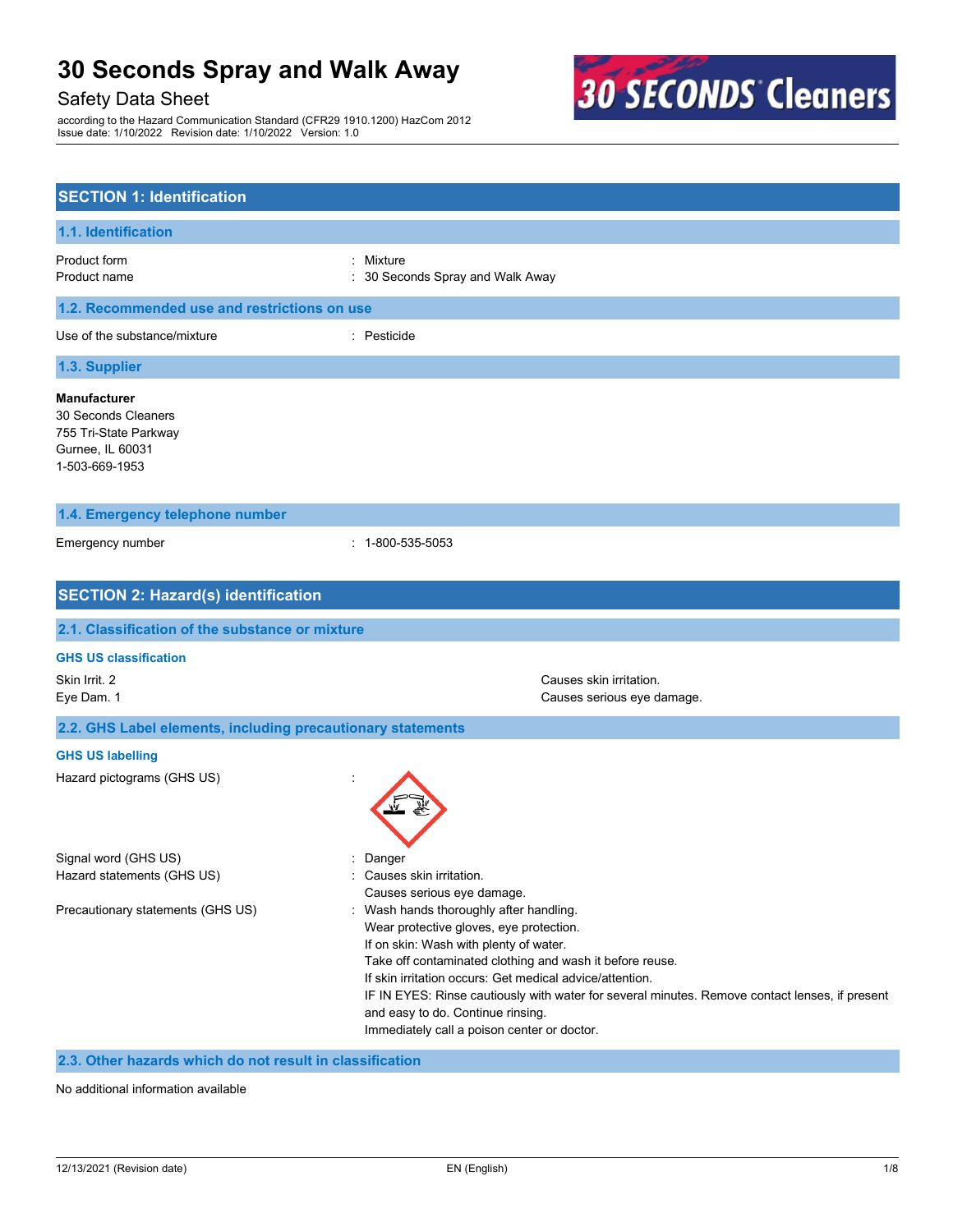### Safety Data Sheet

according to the Hazard Communication Standard (CFR29 1910.1200) HazCom 2012

### **2.4. Unknown acute toxicity (GHS US)**

Not applicable

### **SECTION 3: Composition/information on ingredients**

#### **3.1. Substances**

#### Not applicable

**3.2. Mixtures**

| <b>Name</b>                                                           | <b>Product identifier</b>          | $\frac{9}{6}$ |
|-----------------------------------------------------------------------|------------------------------------|---------------|
| Quaternary ammonium compounds, benzyl-C12-16-alkyldimethyl, chlorides | $ $ CAS-No.: 68424-85-1 $ $ 7 – 13 |               |
| <b>Ethyl alcohol</b>                                                  | CAS-No.: 64-17-5                   | $-5$          |

**30 SECONDS Cleaners** 

\*Chemical name, CAS number and/or exact concentration have been withheld as a trade secret

### **SECTION 4: First-aid measures 4.1. Description of first aid measures** First-aid measures after inhalation **in the act as a state of the atticult** remove victim to fresh air and keep at rest in a position comfortable for breathing. Get medical advice/attention if you feel unwell. First-aid measures after skin contact : IF ON SKIN: Wash with plenty of water. Take off contaminated clothing and wash it before reuse. If skin irritation occurs: Get medical advice/attention. First-aid measures after eye contact : IF IN EYES: Rinse cautiously with water for several minutes. Remove contact lenses, if present and easy to do. Continue rinsing. Immediately call a POISON CENTER/doctor. First-aid measures after ingestion **inter the CO and Traing without medical** advice. Never give anything by mouth to an unconscious person. Get medical advice/attention if you feel unwell. **4.2. Most important symptoms and effects (acute and delayed)** Symptoms/effects after inhalation : May cause irritation to the respiratory tract. Symptoms/effects after skin contact : Causes skin irritation. Symptoms may include redness, drying, defatting and cracking of the skin. Symptoms/effects after eye contact : Causes serious eye damage. Symptoms may include discomfort or pain, excess blinking and tear production, with marked redness and swelling of the conjunctiva. May cause burns. Symptoms/effects after ingestion : May be harmful if swallowed. May cause gastrointestinal irritation, nausea, vomiting and diarrhea. **4.3. Immediate medical attention and special treatment, if necessary**

Symptoms may be delayed. In case of accident or if you feel unwell, seek medical advice immediately (show the label where possible).

| <b>SECTION 5: Fire-fighting measures</b>                       |                                                                                                          |  |
|----------------------------------------------------------------|----------------------------------------------------------------------------------------------------------|--|
| 5.1. Suitable (and unsuitable) extinguishing media             |                                                                                                          |  |
| Suitable extinguishing media<br>Unsuitable extinguishing media | : Use extinguishing media appropriate for surrounding fire.<br>: Do not use water jet.                   |  |
| 5.2. Specific hazards arising from the chemical                |                                                                                                          |  |
| The kamakal                                                    | . Dog drug by a great constitution of the studies of the state of the state of the state of the state of |  |

Fire hazard **include in the same of combustion may include**, and are not limited to: oxides of carbon.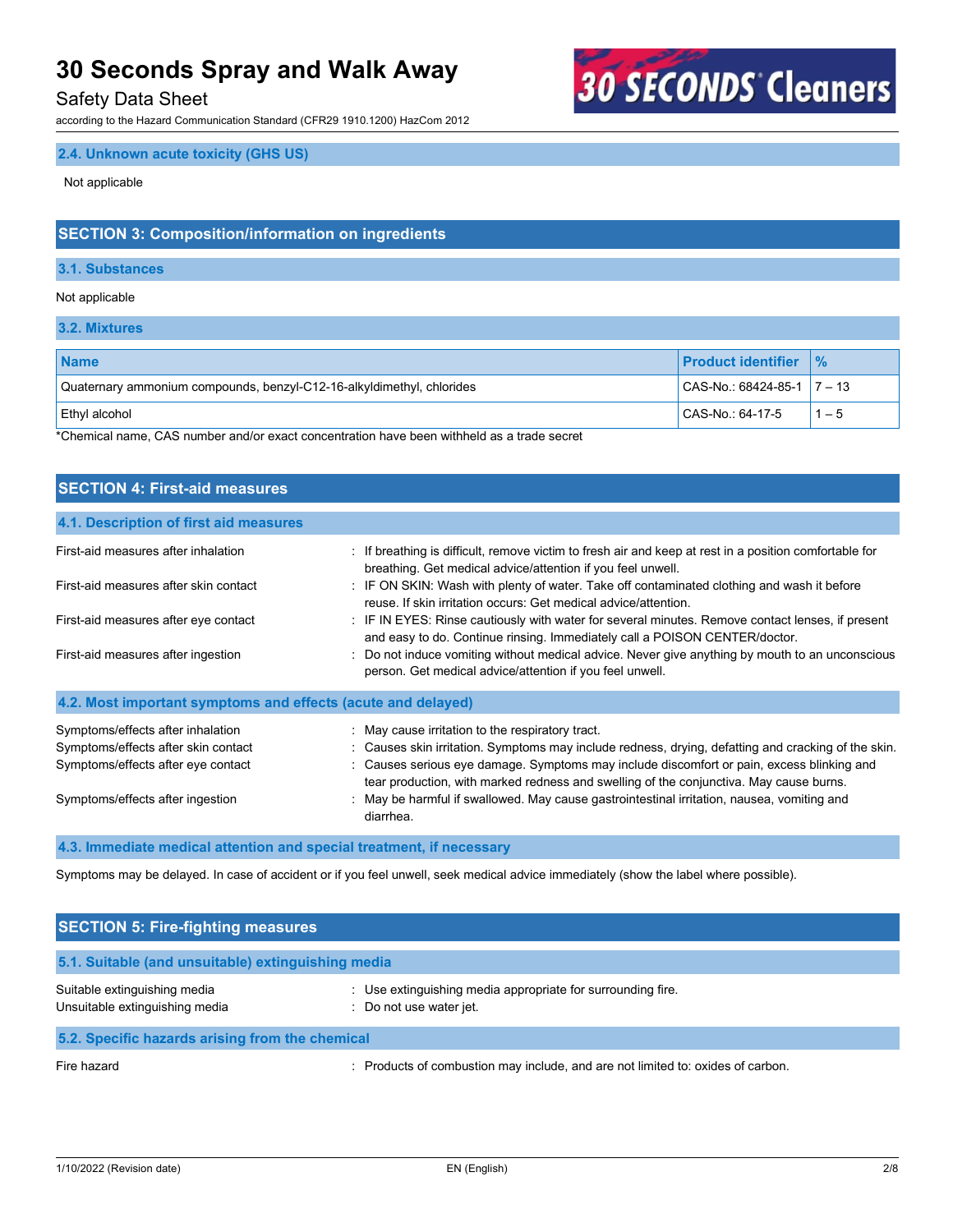### Safety Data Sheet

according to the Hazard Communication Standard (CFR29 1910.1200) HazCom 2012

# **30 SECONDS Cleaners**

### **5.3. Special protective equipment and precautions for fire-fighters**

Protection during firefighting exception of the experiment of fire. Wear full fire fighting turn-out gear (full Bunker gear) and respiratory protection (SCBA).

| <b>SECTION 6: Accidental release measures</b>                                |                                                                                                                                                                                                                                                                         |  |  |
|------------------------------------------------------------------------------|-------------------------------------------------------------------------------------------------------------------------------------------------------------------------------------------------------------------------------------------------------------------------|--|--|
| 6.1. Personal precautions, protective equipment and emergency procedures     |                                                                                                                                                                                                                                                                         |  |  |
| General measures                                                             | : Use personal protection recommended in Section 8. Isolate the hazard area and deny entry to<br>unnecessary and unprotected personnel.                                                                                                                                 |  |  |
| 6.1.1. For non-emergency personnel<br>No additional information available    |                                                                                                                                                                                                                                                                         |  |  |
| 6.1.2. For emergency responders                                              |                                                                                                                                                                                                                                                                         |  |  |
| No additional information available                                          |                                                                                                                                                                                                                                                                         |  |  |
| <b>6.2. Environmental precautions</b>                                        |                                                                                                                                                                                                                                                                         |  |  |
| Prevent entry to sewers and public waters. Avoid release to the environment. |                                                                                                                                                                                                                                                                         |  |  |
| 6.3. Methods and material for containment and cleaning up                    |                                                                                                                                                                                                                                                                         |  |  |
| For containment                                                              | Stop leak if safe to do so. Absorb and/or contain spill with inert material (sand, vermiculite or<br>other appropriate material), then place in suitable container. Do not flush into surface water or<br>sewer system. Wear recommended personal protective equipment. |  |  |
| Methods for cleaning up                                                      | Sweep or shovel spills into appropriate container for disposal. Provide ventilation.                                                                                                                                                                                    |  |  |
| 6.4. Reference to other sections                                             |                                                                                                                                                                                                                                                                         |  |  |

For further information refer to section 8: "Exposure controls/personal protection".

| <b>SECTION 7: Handling and storage</b>                                                                                                      |                                                                                                                                                                                                                                                                                                     |
|---------------------------------------------------------------------------------------------------------------------------------------------|-----------------------------------------------------------------------------------------------------------------------------------------------------------------------------------------------------------------------------------------------------------------------------------------------------|
| 7.1. Precautions for safe handling                                                                                                          |                                                                                                                                                                                                                                                                                                     |
| Precautions for safe handling<br>Hygiene measures                                                                                           | : Avoid contact with skin. Do not get in eyes. Avoid breathing dust/fume/gas/mist/vapours/spray.<br>Do not swallow. Handle and open container with care. When using do not eat, drink or smoke.<br>: Take off contaminated clothing and wash it before reuse. Wash hands thoroughly after handling. |
| 7.2. Conditions for safe storage, including any incompatibilities                                                                           |                                                                                                                                                                                                                                                                                                     |
| $\bigcap_{i=1}^{n}$ and $\bigcap_{i=1}^{n}$ and $\bigcap_{i=1}^{n}$ and $\bigcap_{i=1}^{n}$ and $\bigcap_{i=1}^{n}$ and $\bigcap_{i=1}^{n}$ | n a 17 choir na bhfuil i bhonail na bhliainn a ∩uann aighdain na bhean aigh an choir na chonnail an cuidhean a bhean                                                                                                                                                                                |

Storage conditions **interpret of the reach of children.** Store tightly closed in a dry, cool and well-ventilated place.

### **SECTION 8: Exposure controls/personal protection**

#### **8.1. Control parameters**

| Quaternary ammonium compounds, benzyl-C12-16-alkyldimethyl, chlorides (68424-85-1)      |            |  |
|-----------------------------------------------------------------------------------------|------------|--|
| No additional information available                                                     |            |  |
| <b>Ethyl alcohol (64-17-5)</b>                                                          |            |  |
| <b>USA - ACGIH - Occupational Exposure Limits</b>                                       |            |  |
| ACGIH OEL STEL [ppm]                                                                    | $1000$ ppm |  |
| ACGIH chemical category<br>Confirmed Animal Carcinogen with Unknown Relevance to Humans |            |  |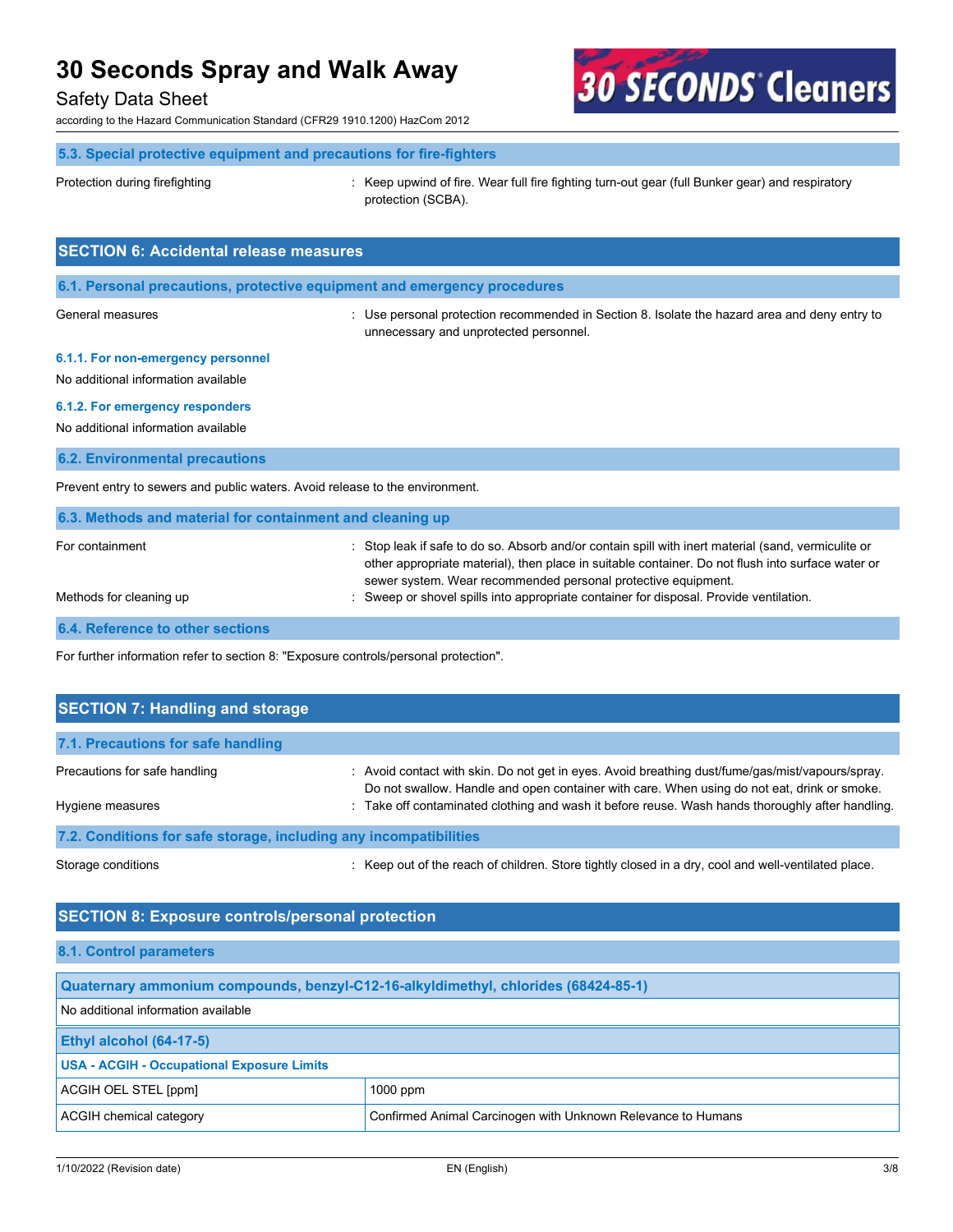### Safety Data Sheet

according to the Hazard Communication Standard (CFR29 1910.1200) HazCom 2012



| <b>Ethyl alcohol (64-17-5)</b>                    |                        |  |
|---------------------------------------------------|------------------------|--|
| <b>USA - OSHA - Occupational Exposure Limits</b>  |                        |  |
| OSHA PEL TWA [1]                                  | 1900 mg/m <sup>3</sup> |  |
| OSHA PEL TWA [2]                                  | 1000 ppm               |  |
| <b>USA - IDLH - Occupational Exposure Limits</b>  |                        |  |
| IDLH [ppm]                                        | 3300 ppm (10% LEL)     |  |
| <b>USA - NIOSH - Occupational Exposure Limits</b> |                        |  |
| <b>NIOSH REL TWA</b>                              | 1900 mg/m <sup>3</sup> |  |
| NIOSH REL TWA [ppm]                               | 1000 ppm               |  |
| 8.2. Appropriate engineering controls             |                        |  |

Appropriate engineering controls : Ensure good ventilation of the work station. Provide readily accessible eye wash stations and safety showers.

### Environmental exposure controls **Environment**. Avoid release to the environment.

### **8.3. Individual protection measures/Personal protective equipment**

| Hand protection:                                       |
|--------------------------------------------------------|
| Wear suitable gloves resistant to chemical penetration |
| Eye protection:                                        |
| Wear eye protection                                    |
| Skin and body protection:                              |
| Wear suitable protective clothing                      |
| <b>Respiratory protection:</b>                         |

In case of insufficient ventilation, wear suitable respiratory equipment. Respirator selection must be based on known or anticipated exposure levels, the hazards of the product and the safe working limits of the selected respirator.

#### **Other information:**

Handle in accordance with good industrial hygiene and safety procedures. Do not eat, drink or smoke when using this product.

### **SECTION 9: Physical and chemical properties**

### **9.1. Information on basic physical and chemical properties**

| Physical state                             | Liquid                         |
|--------------------------------------------|--------------------------------|
| Appearance                                 | : Pale / clear green liquid.   |
| Colour                                     | $:$ Pale / clear green         |
| Odour                                      | $\therefore$ Quat / chlorine   |
| Odour threshold                            | No data available              |
| рH                                         | : 7.71                         |
| Melting point                              | : No data available            |
| Freezing point                             | $\therefore$ No data available |
| Boiling point                              | : No data available            |
| Flash point                                | > 200 °F                       |
| Relative evaporation rate (butylacetate=1) | : No data available            |
| Flammability (solid, gas)                  | : Not flammable                |
| Vapour pressure                            | No data available              |
| Relative vapour density at 20 °C           | : No data available            |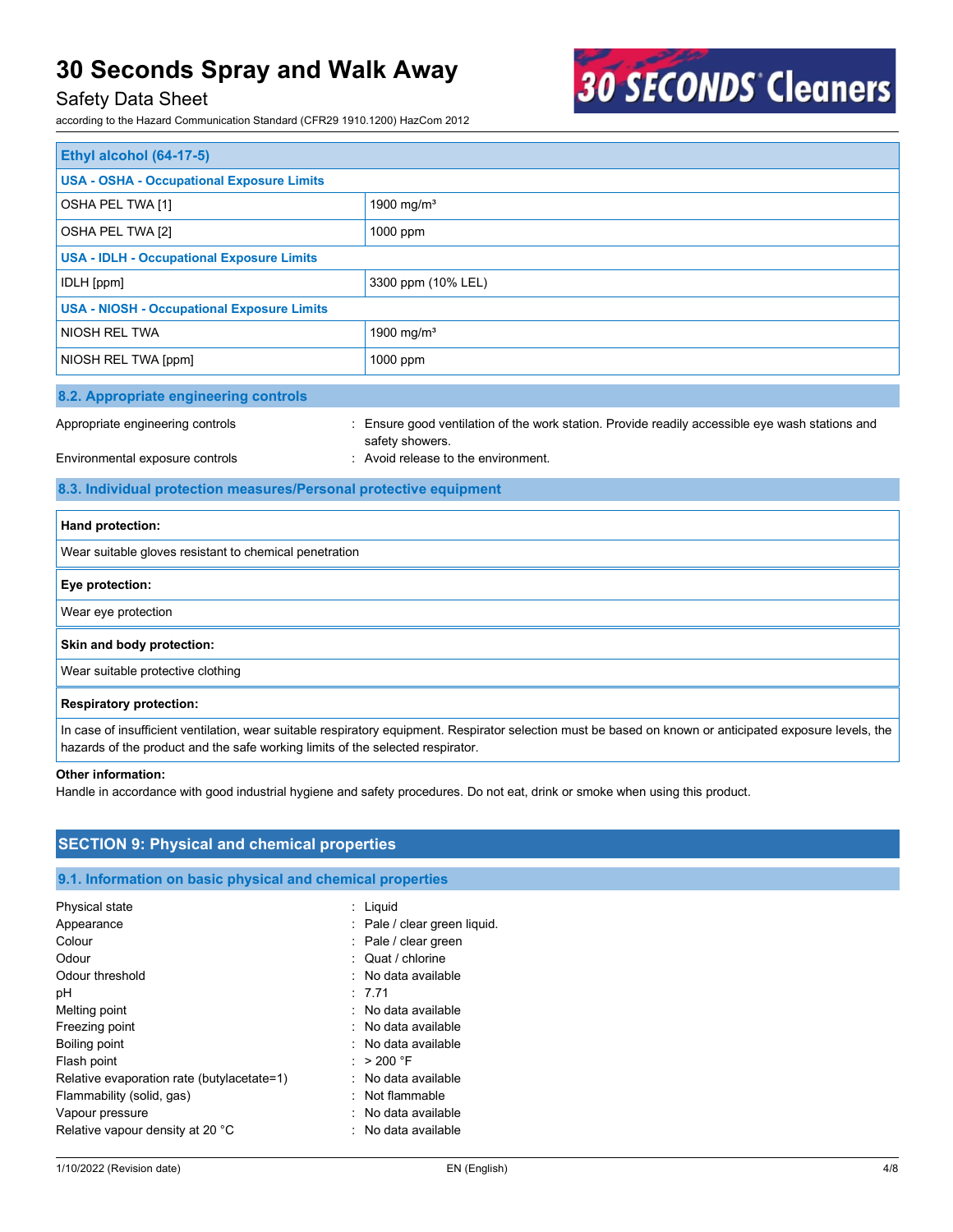### Safety Data Sheet

according to the Hazard Communication Standard (CFR29 1910.1200) HazCom 2012



| Relative density                      | : 0.99                         |
|---------------------------------------|--------------------------------|
| Solubility                            | : No data available            |
| Partition coefficient n-octanol/water | : No data available            |
| Auto-ignition temperature             | : No data available            |
| Decomposition temperature             | $\therefore$ No data available |
| Viscosity, kinematic                  | : No data available            |
| Viscosity, dynamic                    | : No data available            |
| <b>Explosive limits</b>               | : No data available            |
| <b>Explosive properties</b>           | : No data available            |
| Oxidising properties                  | : No data available            |

### **9.2. Other information**

No additional information available

| <b>SECTION 10: Stability and reactivity</b>                                        |                 |  |
|------------------------------------------------------------------------------------|-----------------|--|
| 10.1. Reactivity                                                                   |                 |  |
| No additional information available                                                |                 |  |
| 10.2. Chemical stability                                                           |                 |  |
| Stable under normal conditions.                                                    |                 |  |
| 10.3. Possibility of hazardous reactions                                           |                 |  |
| No dangerous reactions known under normal conditions of use.                       |                 |  |
| 10.4. Conditions to avoid                                                          |                 |  |
| Heat. Incompatible materials.                                                      |                 |  |
| 10.5. Incompatible materials                                                       |                 |  |
| Strong oxidizing agents. Strong acids. Strong bases.                               |                 |  |
| 10.6. Hazardous decomposition products                                             |                 |  |
| May include, and are not limited to: oxides of carbon.                             |                 |  |
|                                                                                    |                 |  |
| <b>SECTION 11: Toxicological information</b>                                       |                 |  |
| 11.1. Information on toxicological effects                                         |                 |  |
| Acute toxicity (oral)                                                              | Not classified. |  |
| Acute toxicity (dermal)                                                            | Not classified. |  |
| Acute toxicity (inhalation)                                                        | Not classified. |  |
| <b>30 Seconds Spray and Walk Away</b>                                              |                 |  |
| ATE US (oral)                                                                      | 3276.923 mg/kg  |  |
| Quaternary ammonium compounds, benzyl-C12-16-alkyldimethyl, chlorides (68424-85-1) |                 |  |
| LD50 oral rat                                                                      | 426 mg/kg       |  |
| Ethyl alcohol (64-17-5)                                                            |                 |  |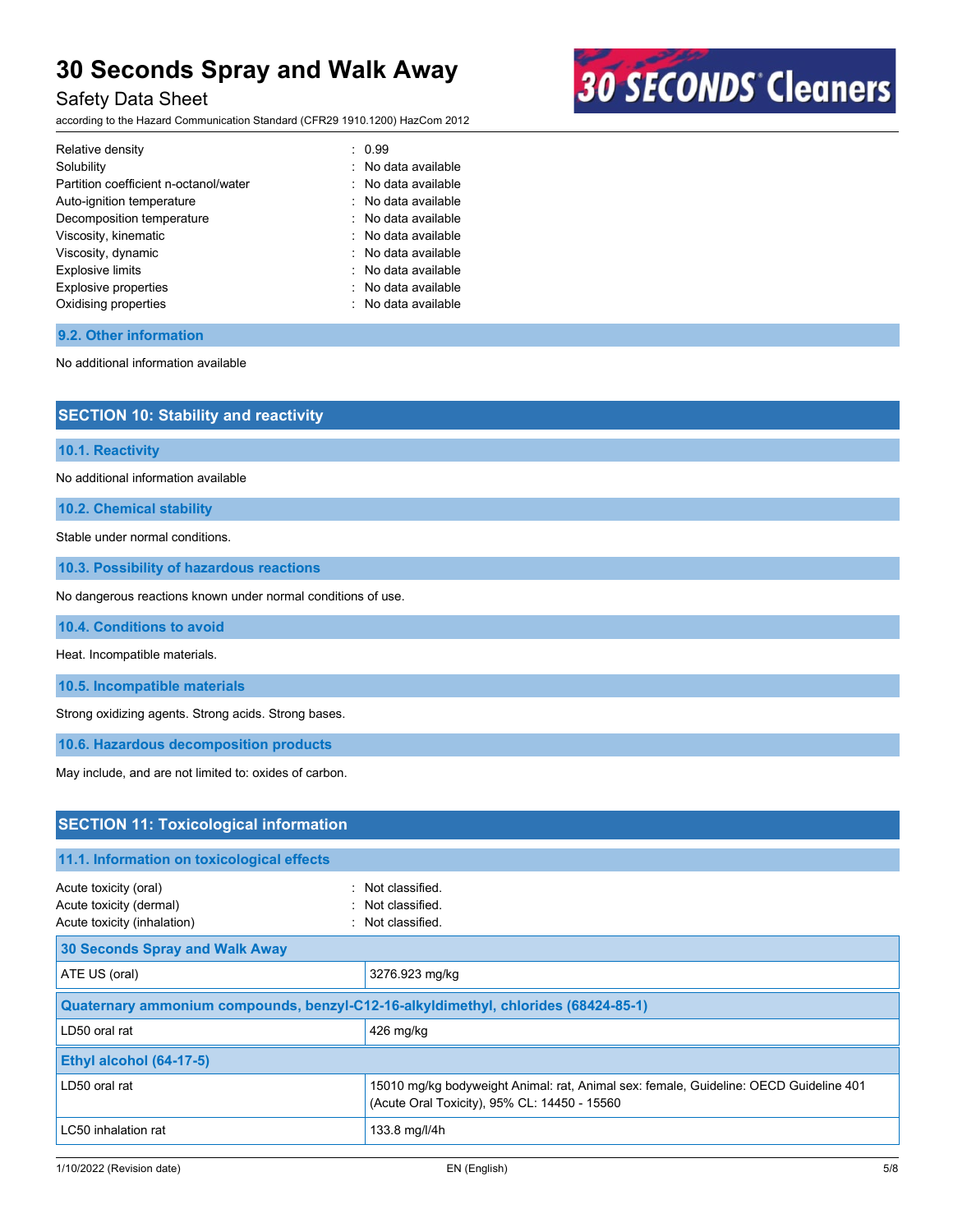### Safety Data Sheet

according to the Hazard Communication Standard (CFR29 1910.1200) HazCom 2012



| Skin corrosion/irritation           | Causes skin irritation.                                                                             |
|-------------------------------------|-----------------------------------------------------------------------------------------------------|
|                                     | On the basis of test data.                                                                          |
|                                     | pH: 7.71                                                                                            |
| Serious eye damage/irritation       | : Causes serious eye damage.                                                                        |
|                                     | pH: 7.71                                                                                            |
| Respiratory or skin sensitisation   | Not classified.                                                                                     |
| Germ cell mutagenicity              | Not classified.                                                                                     |
| Carcinogenicity                     | : Not classified.                                                                                   |
| Reproductive toxicity               | : Not classified.                                                                                   |
| STOT-single exposure                | Not classified.                                                                                     |
| STOT-repeated exposure              | Not classified.                                                                                     |
| Aspiration hazard                   | Not classified.                                                                                     |
| Viscosity, kinematic                | : No data available                                                                                 |
| Symptoms/effects after inhalation   | : May cause irritation to the respiratory tract.                                                    |
| Symptoms/effects after skin contact | : Causes skin irritation. Symptoms may include redness, drying, defatting and cracking of the skin. |
| Symptoms/effects after eye contact  | Causes serious eye damage. Symptoms may include discomfort or pain, excess blinking and             |
|                                     | tear production, with marked redness and swelling of the conjunctiva. May cause burns.              |
| Symptoms/effects after ingestion    | May be harmful if swallowed. May cause gastrointestinal irritation, nausea, vomiting and            |
|                                     | diarrhea.                                                                                           |
| Other information                   | Likely routes of exposure: ingestion, inhalation, skin and eye.                                     |
|                                     |                                                                                                     |

### **SECTION 12: Ecological information**

| 12.1. Toxicity                        |                                                                   |
|---------------------------------------|-------------------------------------------------------------------|
| Ecology - general                     | : May cause long-term adverse effects in the aquatic environment. |
| 12.2. Persistence and degradability   |                                                                   |
| <b>30 Seconds Spray and Walk Away</b> |                                                                   |
| Persistence and degradability         | Not established.                                                  |
| 12.3. Bioaccumulative potential       |                                                                   |
| <b>30 Seconds Spray and Walk Away</b> |                                                                   |
| Bioaccumulative potential             | Not established.                                                  |
| Ethyl alcohol (64-17-5)               |                                                                   |
| Partition coefficient n-octanol/water | $-0.32$                                                           |
| 12.4. Mobility in soil                |                                                                   |
| No additional information available   |                                                                   |
| 12.5. Other adverse effects           |                                                                   |

Other information **interest in the contract of the CO** interest and the No other effects known.

| <b>SECTION 13: Disposal considerations</b> |                                                                           |
|--------------------------------------------|---------------------------------------------------------------------------|
| 13.1. Disposal methods                     |                                                                           |
| Product/Packaging disposal recommendations | : Dispose in a safe manner in accordance with local/national regulations. |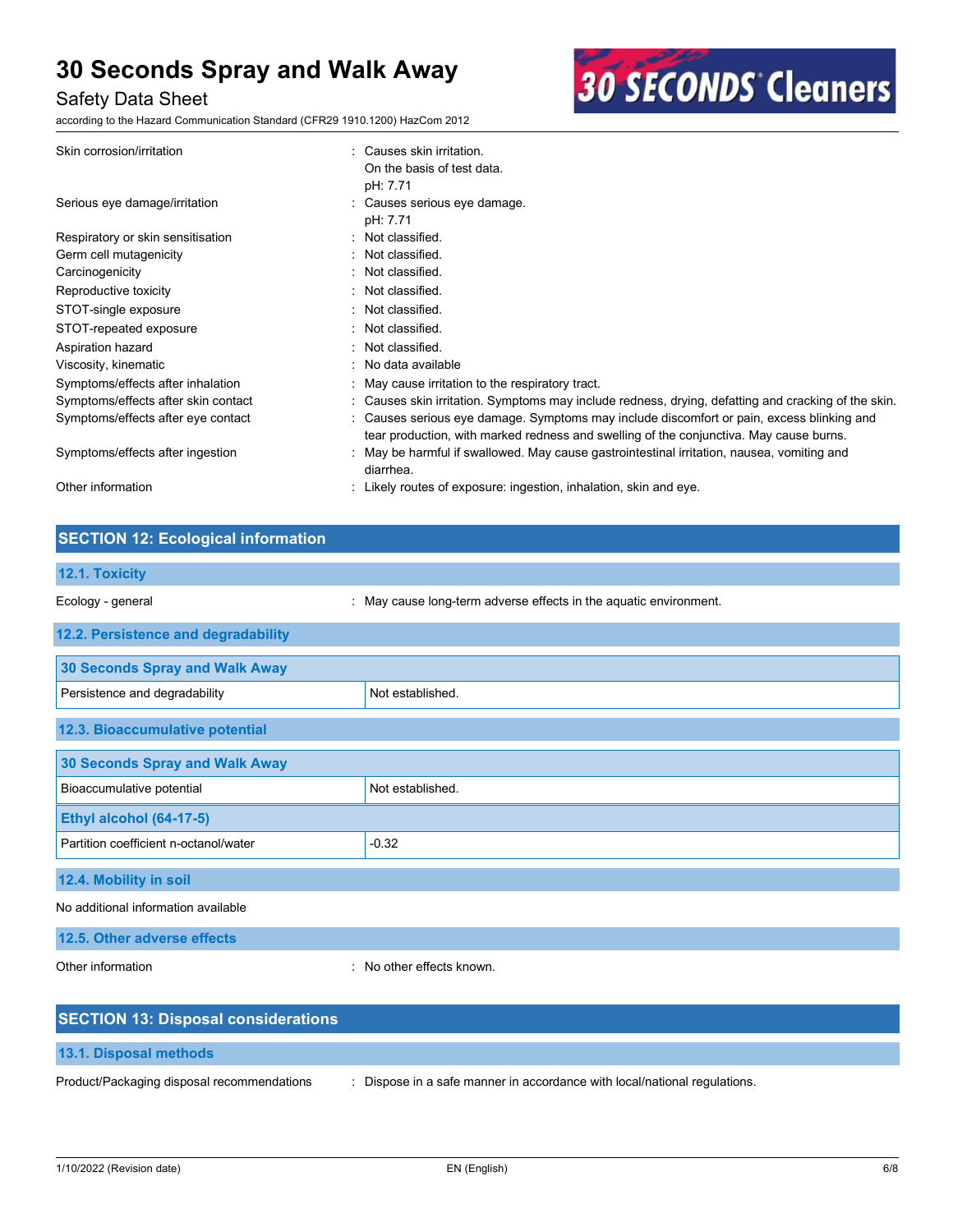### Safety Data Sheet

according to the Hazard Communication Standard (CFR29 1910.1200) HazCom 2012



### **SECTION 14: Transport information** In accordance with DOT / IATA **14.1. DOT** DOT NA No : Not regulated **14.2. IATA** IATA NA No : Not regulated **14.3. Environmental hazards** Other information **contains the information information available.** No supplementary information available. **14.4. Special precautions for user** Special transport precautions : Do not handle until all safety precautions have been read and understood. **14.5. Transport in bulk according to Annex II of MARPOL 73/78 and the IBC Code**

Not applicable

### **SECTION 15: Regulatory information**

### **15.1. US Pesticide regulations**

This chemical is a pesticide product registered by the Environmental Protection Agency and is subject to certain labeling requirements under federal pesticide law. These requirements differ from the classification criteria and hazard information required for safety data sheets, and for workplace labels of non-pesticide chemicals. Following is the hazard information as required on the pesticide label.

### **15.2. US Federal regulations**

All components of this product are listed, or excluded from listing, on the United States Environmental Protection Agency Toxic Substances Control Act (TSCA) inventory.

### **15.3. International regulations**

#### No additional information available

#### **15.4. US State regulations**

California Proposition 65 - This product does not contain any substances known to the state of California to cause cancer, developmental and/or reproductive harm

### **SECTION 16: Other information**

| According to the Hazard Communication Standard (CFR29 1910.1200) HazCom 2012 |  |  |
|------------------------------------------------------------------------------|--|--|
|------------------------------------------------------------------------------|--|--|

| Issue date        | : 01/10/2022 |
|-------------------|--------------|
| Revision date     | : 01/10/2022 |
| Other information | : None.      |

#### **Indication of changes:**

GHS classification.